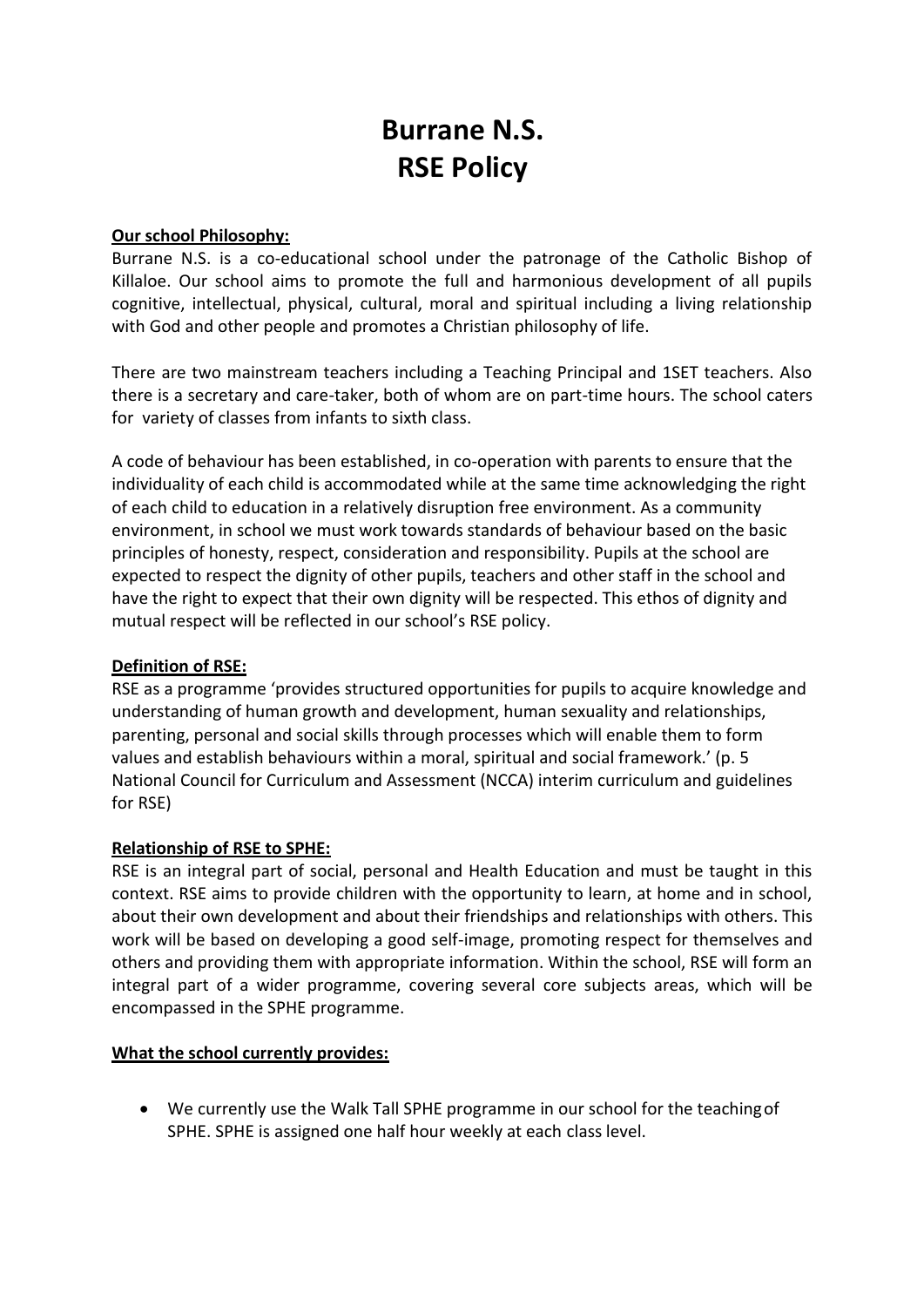- As support material we use the 'First Steps' programme.
- Material from the 'Resource Materials for Relationships and Sexuality Education' are used from Junior Infants to  $6<sup>th</sup>$  class in supporting the teaching of the 'taking care of my body' and 'Growing and Changing' strand unit of the SPHE programme.
- The 'Stay Safe' programme is in use at all class levels in teaching the 'Safety and protection' strand unit of the SPHE programme.
- $\bullet$  Over the past number of years an outside agency was brought in to give a talk to 5<sup>th</sup> and 6<sup>th</sup> class pupils on puberty, intercourse and reproduction.
- From this year forward it will be school policy that each class teacher willcover all RSE material in their own class, or that a dedicated member of staff will do so in cases where teachers don't feel comfortable delivering the material.
- RSE will be taught in Aril/May following the two year cycle attached.

# **The Aims of our RSE Programme:**

It is the general aim of our school to promote the personal, cognitive, emotional, intellectual, physical, cultural, moral and spiritual development of the each child. The appropriate delivery of the RSE programme will help us to achieve this aim.

The aims of Relationship and sexuality education are:

- To enhance the personal development, self-esteem and well- being of the child.
- To help the child to develop healthy friendships and relationships.
- To foster an understanding of and healthy attitude to, human sexuality and relationships in a moral, spiritual and social framework.
- To enable the child to acquire an understanding of and respect for, human love, sexual intercourse an reproduction.
- To develop and promote in the child a sense of wonder and awe at the process of birth and new life.
- To enable the child to be comfortable with the sexuality of oneself and others, while growing and developing.

# **Guidelines for the management and organisation of RSE in our school:**

- The following guidelines have been drawn up in consultation with the staff of Burrane National School.
- Relationships and Sexuality Education is an integral part of SPHE and will be taught in this context. Content will be taught developmentally with age appropriate lessons being taught at each class level in primary school. RSE- specific education will be covered in the strand units 'Taking care of my Body' 'Growing and Changing' and 'Safety and Protection'.
- All issues will be discussed with sensitivity, professionalism and awareness of the varying levels of development within a class.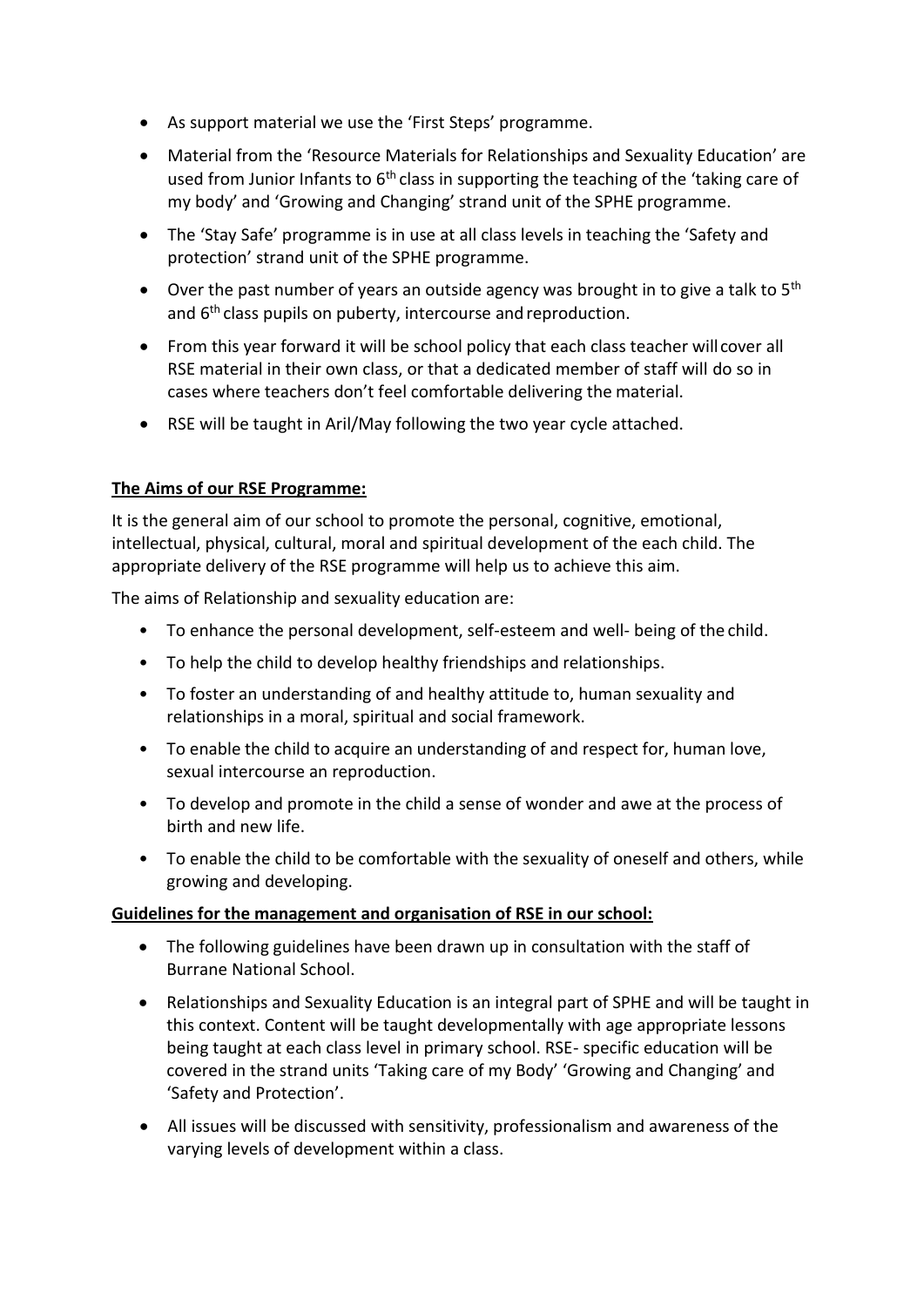### **RSE and Appropriate language:**

The acquisition of appropriate language in RSE is crucially important to enable children to communicate confidently about themselves, their sexuality and their relationships (Interim Guidelines p 53). Not being familiar with the biological terms for the body can put children at a disadvantage. (DES Resource Materials for RSE Jnr/Snr Infants, p.148-149.

#### **Management of RSE within our School:**

- 1. Arrangement regarding the deployment staff and teaching of the programme will be made by the principal.
- 2. The RSE programme will be taught by all teachers to all class levels at adedicated time period during the school year.
- 3. Parents are the primary educators of their children and their role in education concerning relationships and sexuality is seen by the school as very important.
	- Upon enrolling their child in the school parents will be issued an information booklet. This will contain details of what will be covered in the RSE Programme.
	- Prior to the teaching of the RSE programme, a letter will be sent to all parents informing them that the "sexually sensitive issues" will be covered in the coming weeks. This letter will contain information for parents reiterating exactly what will be covered at each class level.
- 4. If children are withdrawn from the RSE programme, where possible arrangements will be made for this child to be accommodated in another class or the child may be taken home if the parent so wishes.
	- Parents withdraw their children with the understanding that they are now solely responsible for this aspect of their child's education.
	- The school does not take responsibility for different versions of the material the withdrawn child may hear on the school yard.
- 5. The principal will endeavor, where possible to accommodate any teacher who does not wish to teach the RSE material to their class.
- 6. In a multi class setting, classes may be withdrawn to facilitate the delivery of the material at age appropriate levels.
- 7. In a Junior and senior infant class, material will be covered in the final term of the year and will be delivered to both classes.
- 8. Parents will be invited to view the curriculum if the wish and raise any concerns they may have with the teacher.

# **Dealing with questions.**

Teachers will use their discretion when answering questions and will only answer questions that relate to the material covered. The teacher will not answer any questions that would be considered inappropriate and may refer the child to their parents.